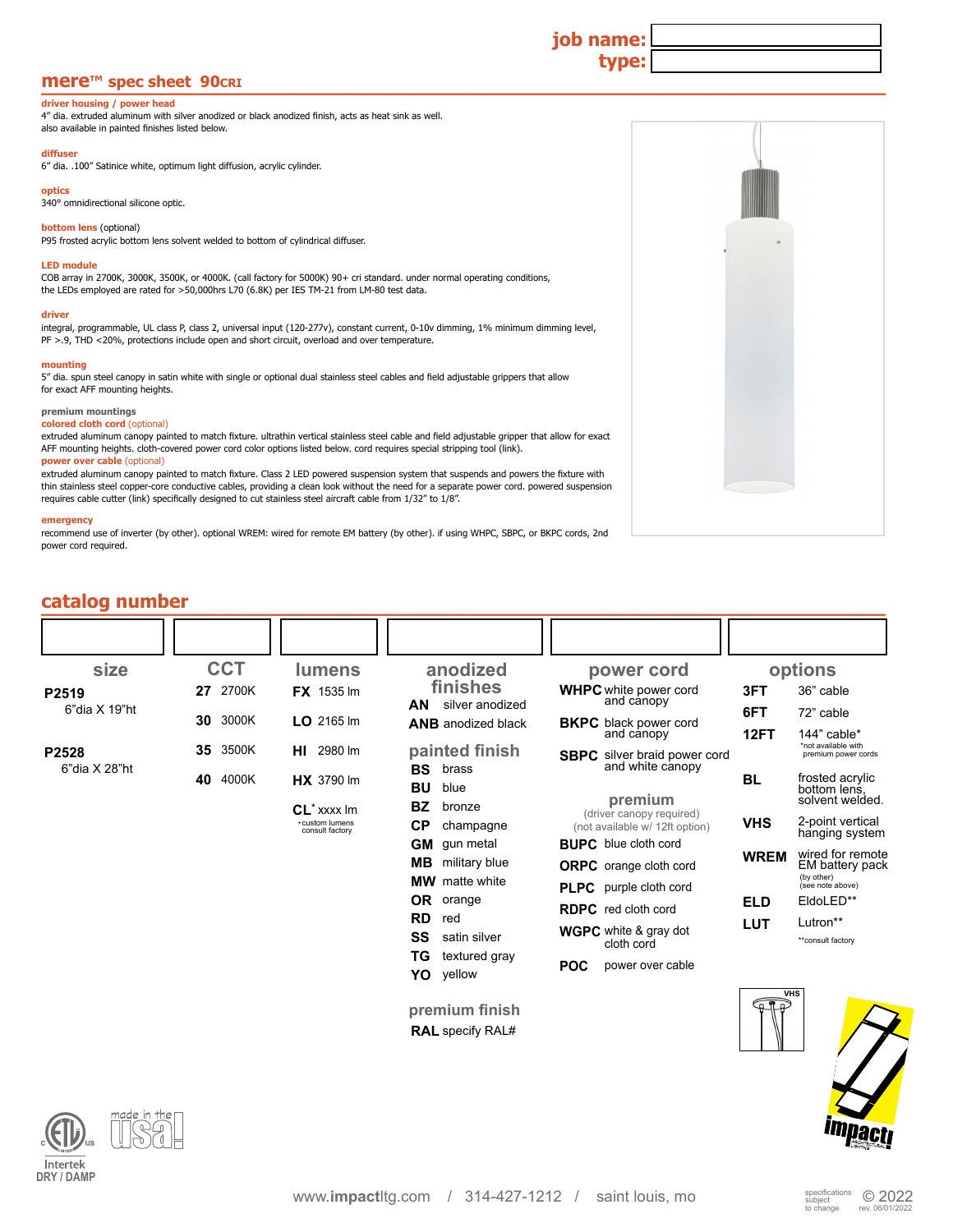

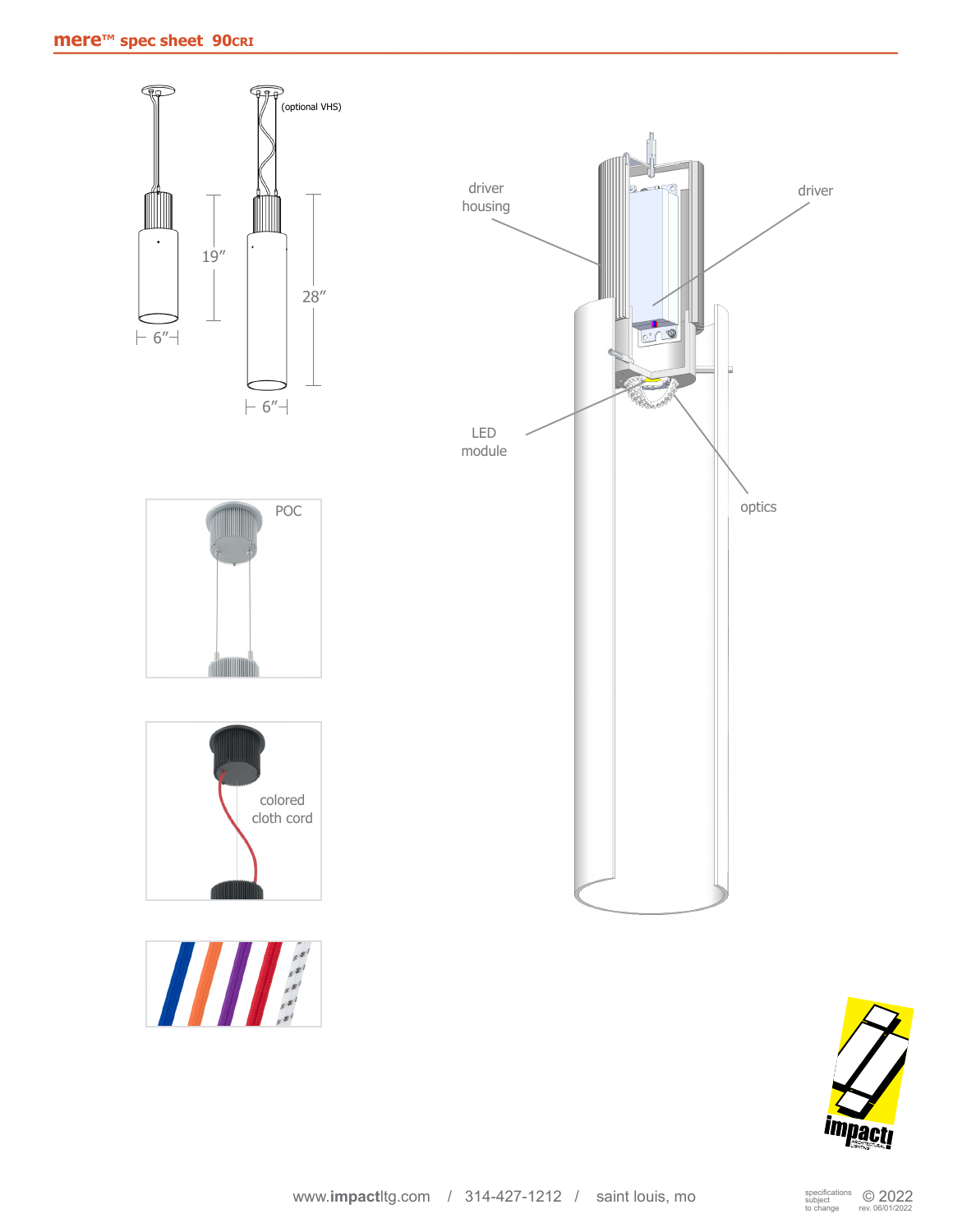# Calculation Table

The application of a Light Loss Factor is required to:

- match the lumen output for the power module specified
- incorporate the increased lumen output due to LED/Driver upgrades

| <b>Cat No</b>   | <b>Delivered</b> | Watts       | <b>IES File #</b> | <b>LLF</b> to |
|-----------------|------------------|-------------|-------------------|---------------|
|                 | Lumens*          | 120V / 277V |                   | be applied    |
| <b>P2519 FX</b> | 1535             | 14          | 17553             | .82           |
|                 |                  |             |                   |               |
|                 |                  |             |                   |               |
|                 |                  |             |                   |               |
| P2519 LO        | 2165             | 20          | 17553             | 1.15          |
|                 |                  |             |                   |               |
|                 |                  |             |                   |               |
| <b>P2519 HI</b> | 2980             | 29          | 17553             | 1.59          |
|                 |                  |             |                   |               |
|                 |                  |             |                   |               |
|                 |                  |             |                   |               |
| <b>P2519 HX</b> | 3790             | 38          | 17553             | 2.02          |
|                 |                  |             |                   |               |
|                 |                  |             |                   |               |
| <b>P2528 FX</b> | 1535             | 14          | 17558             | .51           |
|                 |                  |             |                   |               |
|                 |                  |             |                   |               |
|                 |                  |             |                   |               |
| <b>P2528LO</b>  | 2165             | 20          | 17558             | .71           |
|                 |                  |             |                   |               |
|                 |                  |             |                   |               |
| <b>P2528 HI</b> | 2980             | 29          | 17558             | .98           |
|                 |                  |             |                   |               |
|                 |                  |             |                   |               |
|                 |                  |             |                   |               |
| <b>P2528 HX</b> | 3790             | 38          | 17558             | 1.25          |
|                 |                  |             |                   |               |
|                 |                  |             |                   |               |
|                 |                  |             |                   |               |

\*delivered lumens based on 4000K, 90+ cri optional botton lens multiplier .90







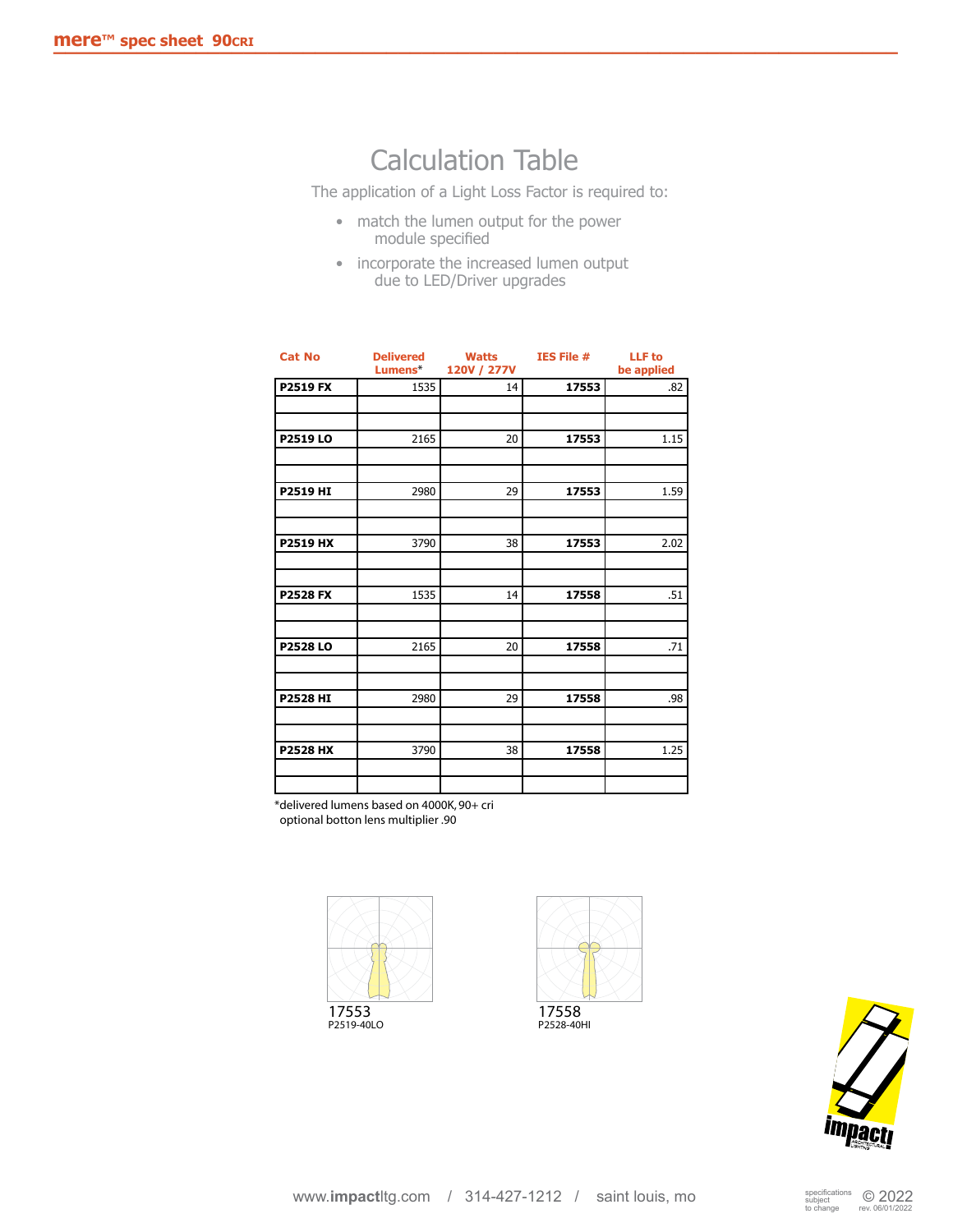# **Typical Lighting Layout**

| <b>Schedule</b> |            |                                         |                       |                                       |                 |         |
|-----------------|------------|-----------------------------------------|-----------------------|---------------------------------------|-----------------|---------|
| Symbol          | <b>OTY</b> | Manufacturer                            | <b>Catalog Number</b> | <b>Description</b>                    | Lamp            | Wattage |
|                 |            | <b>Impact Architectural</b><br>Lighting | P2519 40 HI           | 6" dia. x 19"h pendant mere luminaire | 4000k 90cri LED | 29      |

**\_\_\_\_\_\_\_\_\_\_\_\_\_\_\_\_\_\_\_\_\_\_\_\_\_\_\_\_\_\_\_\_\_\_\_\_\_\_\_\_\_\_\_\_\_\_\_\_\_\_\_\_\_\_\_\_\_\_\_\_\_\_\_\_\_\_\_\_\_\_\_**

- $8' \times 8' \times 10'$ H space
- 80/50/20 reflectances
- bottom of fixture at 8' aff
- FC readings at 2.5' aff
- layout conducted using P2519 with HI lumen 90 CRI package providing 2980 delivered lumens

| <b>Statistics</b>                              |  |                                     |  |  |  |       |
|------------------------------------------------|--|-------------------------------------|--|--|--|-------|
| Description Symbol Avg Max Min Max/Min Avg/Min |  |                                     |  |  |  |       |
| mere                                           |  | 18.4 fc   32.1 fc   11.2 fc   2.9:1 |  |  |  | 1.6:1 |